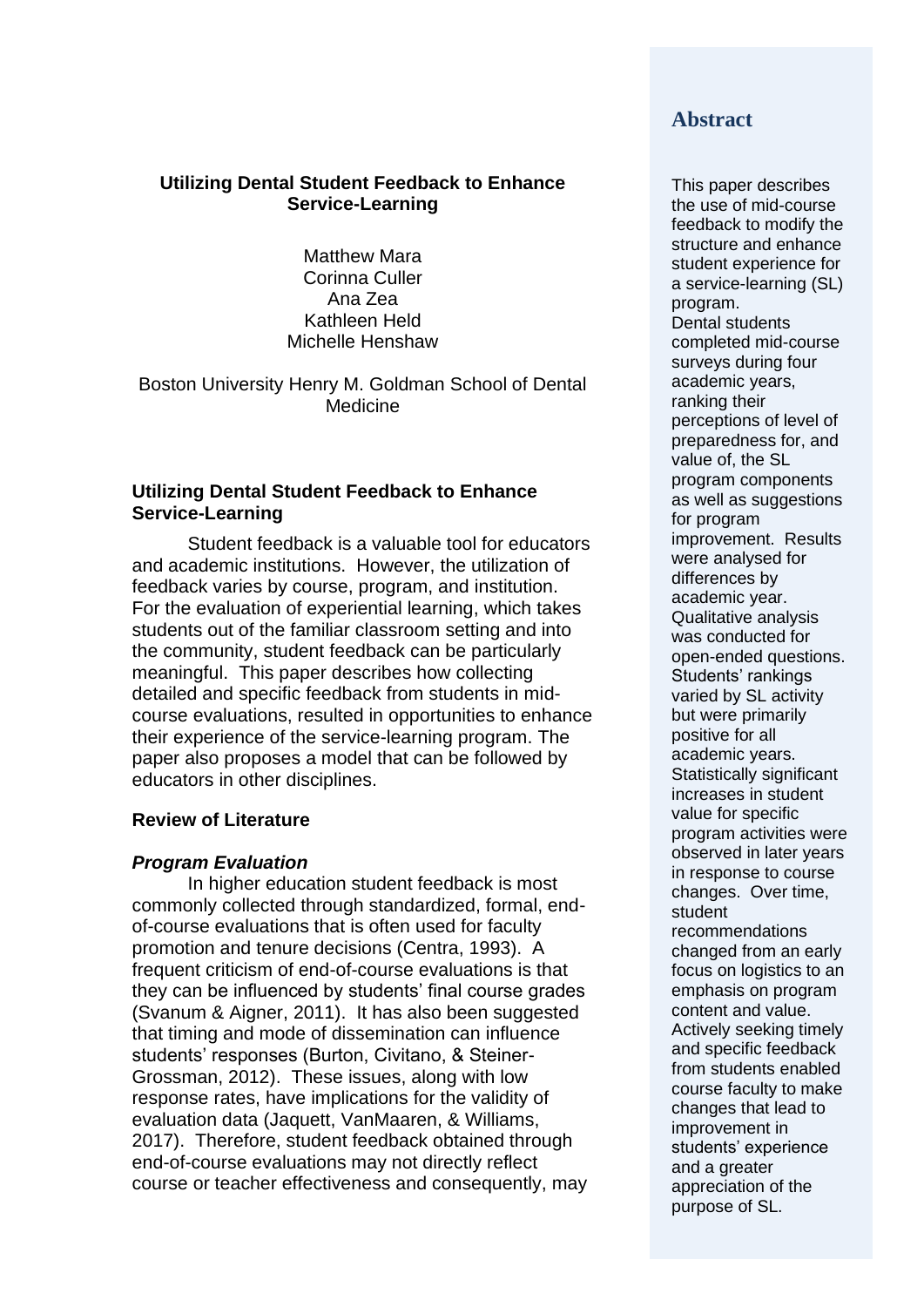not provide information needed to make substantive changes to course curricula (Combs, Gibson, Hays, Saly, & Wendt, 2008). Evidence indicates that faculty-developed and course-specific midterm evaluations may provide greater insight for making effective real-time instructional changes (Harris & Stevens, 2013). It has also been suggested that mid-course evaluations may favorably impact students' perceptions of the course, instructor, and teaching process (Keurzer, 1993), and are less influenced by academic performance (Svanum & Aigner, 2011).

# *Service-learning*

Service-learning (SL) is an experiential educational methodology that integrates community service with specific course instruction and guided student reflection. An important characteristic of SL is continued evaluation and improvement (Yoder, 2006), with goals of enhancing students' learning experiences, instilling civic responsibility, and addressing community needs (Hood 2009). Students' educational experience is enriched by allowing them to apply theoretical knowledge gained in the classroom to real world settings, thereby reinforcing didactic concepts. SL also has the potential to increase professionalism and improve communication and critical thinking skills which are important educational competencies for the health professions (Hood, 2009; Aston-Brown, Branson, Gadbury-Amyot, & Bray, 2009). Health professional students' civic engagement can be fostered by SL through improving cultural competency and providing a better understanding of social determinants of health and health disparities (Hood, 2009; Bryant-Moore, Bachelder, Rainey, Hayman, Bessette, & Williams, 2018), and preparing students to "take an active role in promoting population-based disease prevention and health promotion activities" (Henshaw, 2006). In addition to the benefits to students and the educational institution, SL strengthens communities by establishing partnerships with agencies or organizations that can help address the communities' unmet needs (Yoder 2006).

### **Background**

Over the past several decades, both clinical and non-clinical SL experiences have been gaining in popularity in medical, dental, and allied health training programs (Henshaw, 2006; Yoder, 2006; Hood, 2009). At Boston University Henry M. Goldman School of Dental Medicine (GSDM), the experiential learning curriculum includes a SL program for first year dental students, which began in the fall of 2008. It is incorporated into a year-long, 7 credit introduction to general dentistry course (GD1). Dental students develop and present oral health education to classrooms of elementary school children attending the Boston Public Schools (BPS), a longstanding partner of GSDM. In addition to providing time for community-based rotations, the course provides the platform for faculty to provide foundational knowledge for the SL experience through lectures, workshops, and discussion.

The didactic coursework related to SL includes prevention, social determinants of health, health disparities, risk factors for oral disease, and oral health promotion/disease prevention, with a focus on how these concepts relate to BPS school children. During a workshop, students are introduced to a lesson plan template and the structure of SL and are assigned the elementary school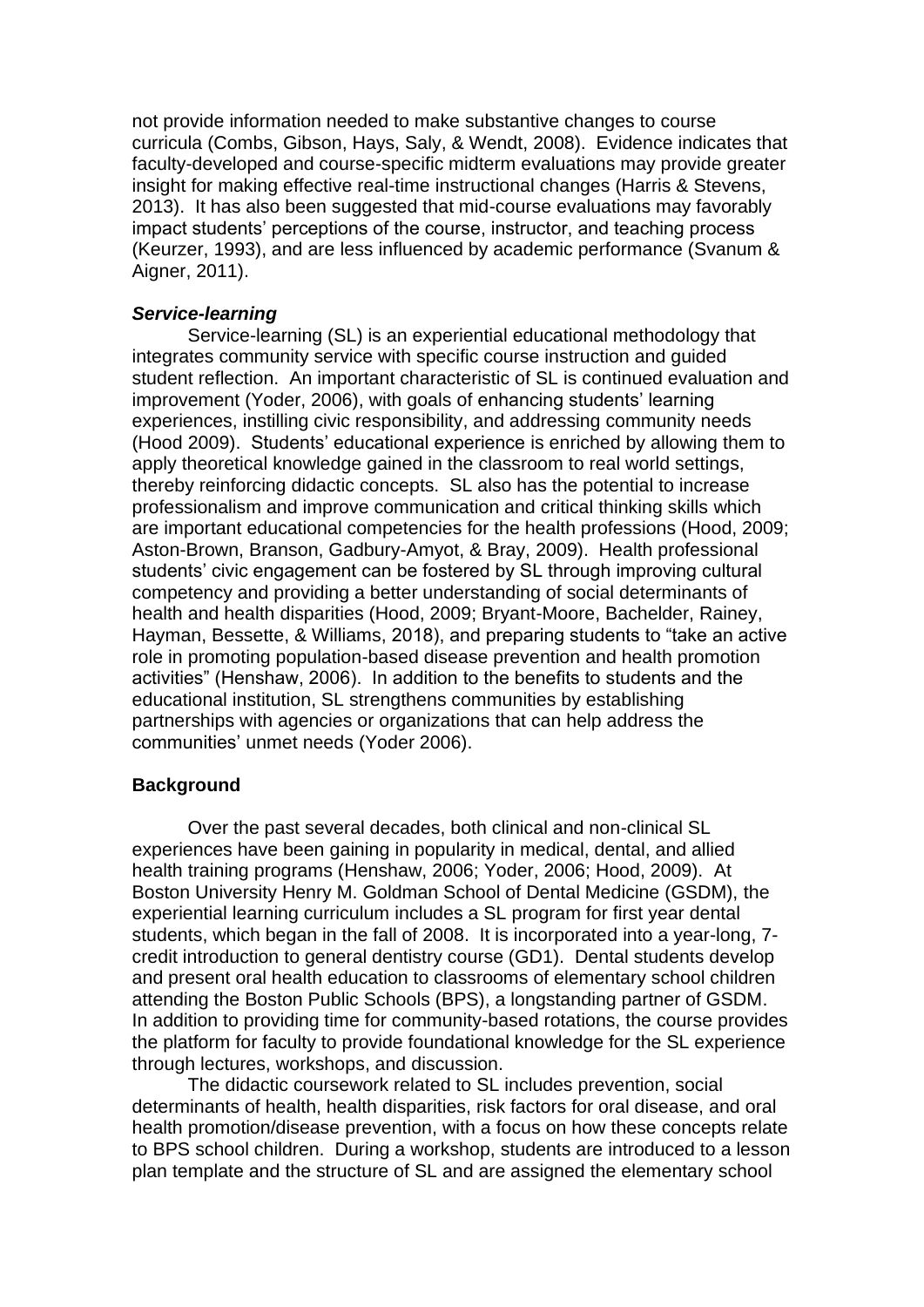grade level they will teach. Faculty describe specific SL program changes that have occurred based on student feedback from the previous year. Then in pairs, students create an age-appropriate lesson plan and develop educational aids and activities to use during their teaching session. Faculty provide written feedback for the students to revise their lesson plans. This is followed by a 15 minute meeting where students receive additional feedback from faculty on drafts of their educational aids, planned classroom activities, and revised lesson plans. Students then present their finalized lesson plans to a small group of peers and faculty during a rehearsal session that is video-recorded. Using the Blackboard management system (Huff, Kernier & Schollaardt, n.d.), the faculty and peer evaluations and video recordings are shared with the students. Students review their feedback and videos and complete a self-assessment in preparation for their culminating experience, presenting oral health lessons in the Boston Public Schools.

Evaluation of the SL program was initially limited because the original assessment consisted of a single question embedded in the formal year-end course evaluation. This evaluation was designed by the GD1 course directors and administered by the GSDM Office of Academic Affairs. Students completed this course evaluation at the conclusion of the spring semester, approximately 6 to 8 months after their SL experience. The single question asked students to rate how confident they felt in developing and delivering an age appropriate lesson plan as: very much, somewhat, very little, not at all, and unsure. While the responses to this question were consistently positive, the question was general, focused only upon student confidence, and did not encourage student feedback specific to the SL component of the GD1 course. Thus, SL faculty received little data for making SL program improvements.

### **Methods**

### *Survey Instrument*

To better measure students' perceptions of, and experience in, SL, an expanded evaluation system was created which addressed each component of the SL program as well as its overall goals. This new SL evaluation tool was piloted in 2014 for a sample of students and was fully implemented in 2015. In the new system, program evaluation surveys were sent electronically to students immediately following their classroom presentations at BPS via an anonymous link. While students were allowed to skip individual questions, submission of the evaluation surveys was required within 48 hours

Surveys completed during four academic years from 2015-2018 were included in the analysis. Responses could not be linked to individual students. However, they were identified by academic year to assess change over time and because evaluation questions were altered slightly each year to reflect program development.

### *Quantitative Questions and Analysis*

The students were asked to rank, on a 10-point scale, their perceived level of preparedness as they entered the elementary classroom (0=not at all prepared to 10=optimally prepared). They were also asked to rank how valuable (0=not valuable to 10=extremely valuable) they found various aspects of the SL preparation process including creating a lesson plan, rehearsing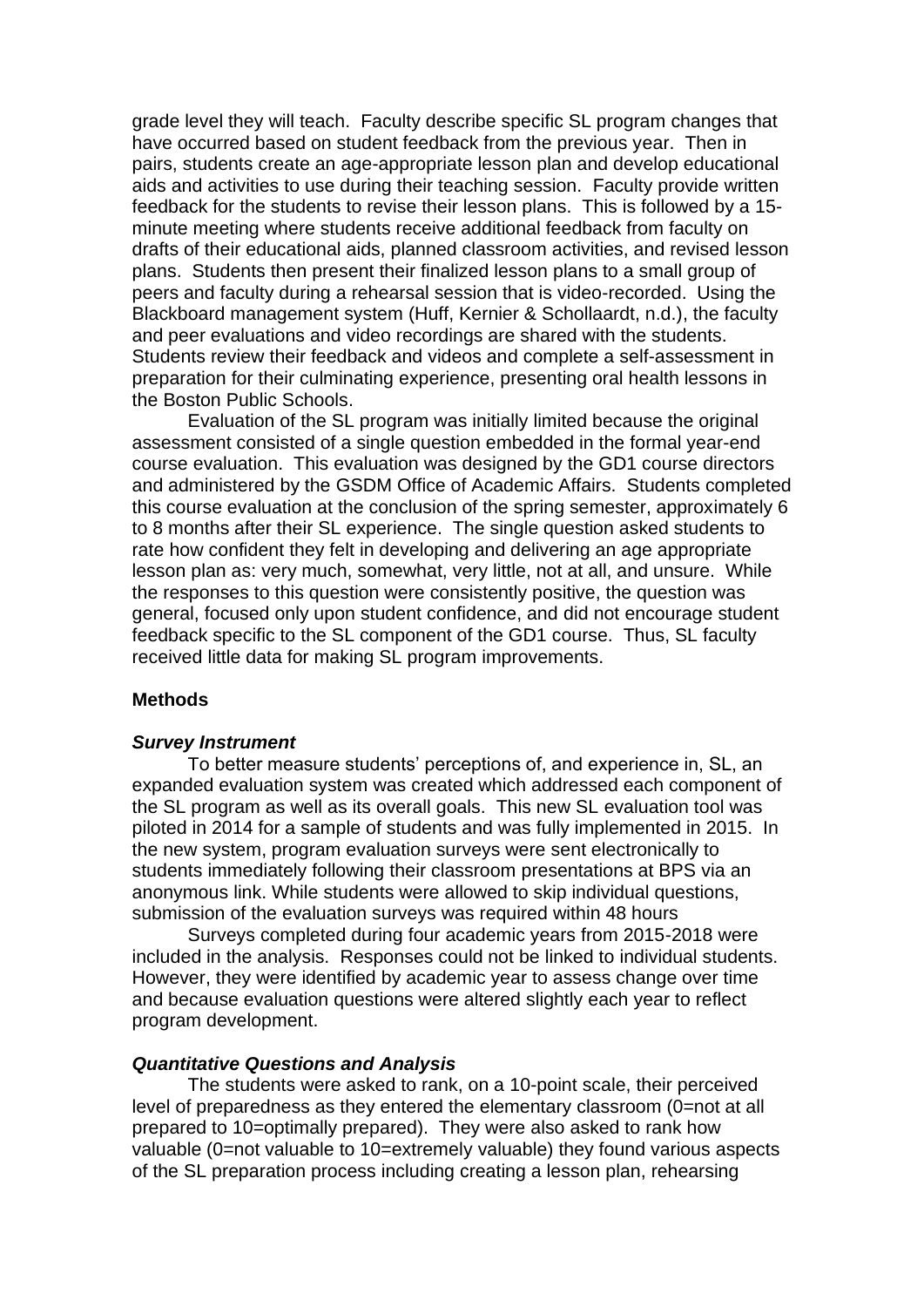lesson delivery, and faculty feedback. Students were then asked to rank their agreement with three statements using a five point scale (1= strongly agree to 5= strongly disagree). These statements included: 1. I enjoyed my experience in the classroom, 2. I am certain the students in my classroom learned, and 3. I have a solid understanding of what service-learning is.

Differences in means in student rankings were examined using omnibus ANOVA with Bonferroni corrected pairwise comparisons for each activity by academic year using SPSS version 25. Data from the earliest survey year, 2015, was used as the baseline for comparison to other years. In cases where a question was added to the survey later than 2015, comparison was made to the earliest year in which that question was included.

### *Qualitative Question and Analysis*

The final evaluation item asked students to respond to the question "What feedback would you give the program as we strive to continue to make changes for future years?" An open-ended question was included to convey to students that the faculty valued their feedback and to provide them with an unrestricted opportunity to share any thoughts they had about the SL program. For the analysis of this question, four content experts from SL faculty individually reviewed each comment and developed a list of recurring themes. These themes were then compared, and the categorization of themes was agreed upon. To ensure consistency before final coding, each coder piloted the codebook using 20 random responses. For final coding, one content expert served as master coder for all items. The remaining content experts each coded one-third of the open-ended responses. The coding results were evaluated by comparing the master coder's response to those competed by the three additional coders individually, producing three Cohen's Kappa's per code. The three Cohen's Kappa results were averaged to determine the mean between the coders. The mean Cohen's Kappa determined the overall agreement of the coders. Interpretation of Kappa scores less than zero was considered poor agreement, those from 0.0-0.2 were slight agreement, 0.21- 0.40 fair agreement, 0.41-0.60 moderate agreement, 0.61-0.80 substantial agreement, and 0.081-1.0 almost perfect agreement (Landis & Koch, 1977).

This SL program evaluation plan was reviewed by the institutional review board of the Boston University and determined to be exempt from human subjects' research approval.

### **Results**

#### *Quantitative Results*

Program evaluation surveys were completed by 468 first-year dental students. The overall mean of the students' ranking for perceived level of preparedness (n=365) upon entering the classroom was 8.53 (SD 1.14). Pairwise comparisons indicated statistically significant differences in the means for this question by year (Table 1). When compared to 2015 (8.07), the means of student rankings were significantly higher in 2017 (8.95) and 2018 (8.72).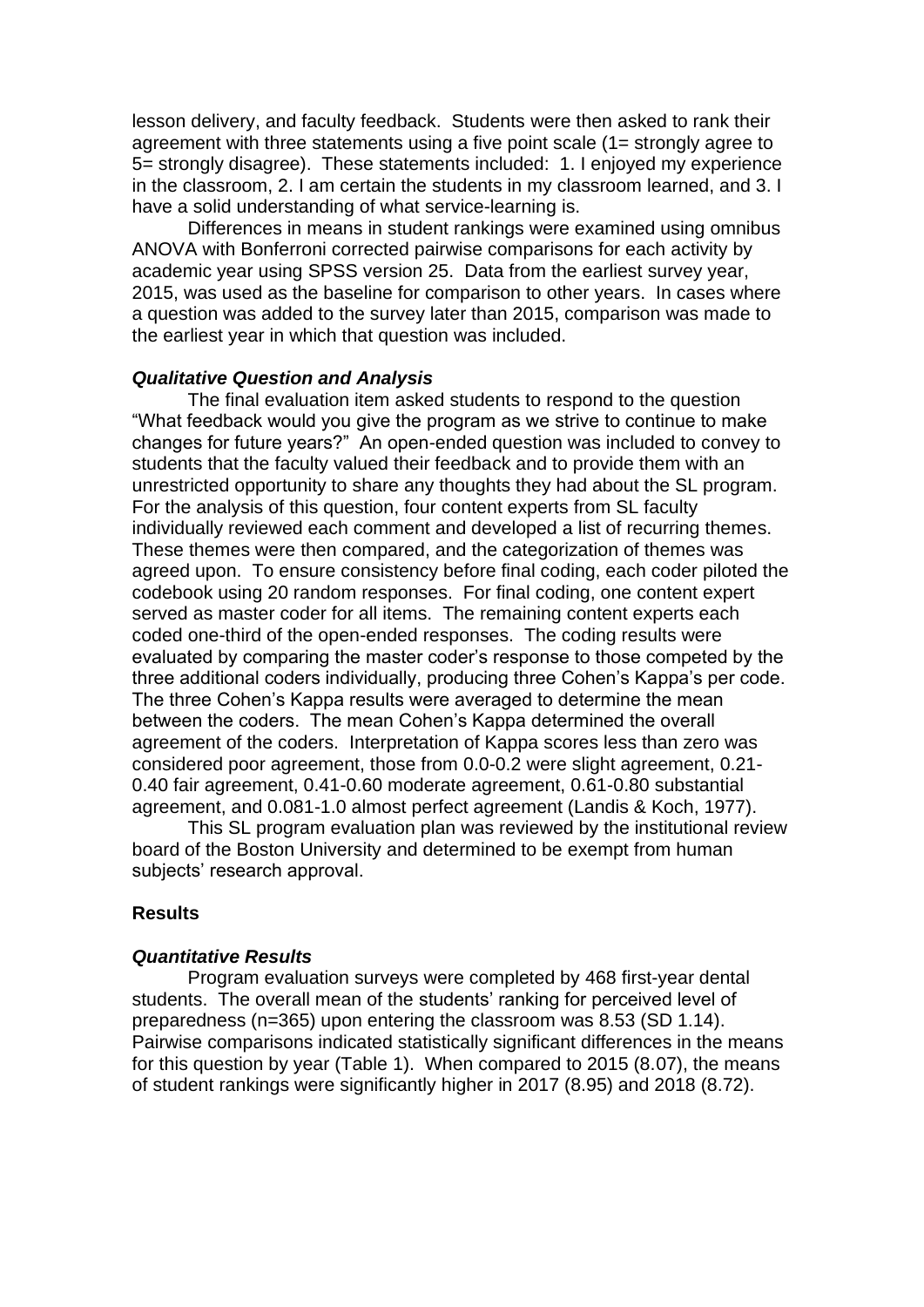| <b>Table 1.</b> Student Rankings for Perceived Level of Preparedness, 2015-2018 |
|---------------------------------------------------------------------------------|
| (0=not at all prepared to 10=optimally prepared).                               |

| Year (n) | 2015                        | 2016                | 2017              | 2018               | 2015-2018   |
|----------|-----------------------------|---------------------|-------------------|--------------------|-------------|
|          | $(n=118)$                   | $(n=105)$           | $(n=87)$          | $(n=83)$           | $(n=365)$   |
|          | Mean $(SD)$   8.07 $(1.58)$ | $\vert$ 8.54 (1.14) | 8.9<br>$(1.43)^*$ | 8.72<br>$(1.28)^*$ | 8.53 (1.41) |

\*statistically significant when compared to 2015

Mean student rankings for perceived value of SL activities are shown in Table 2. Among program components included during all four years, students consistently reported high (mean >8) perceived value for lesson plan development, faculty feedback on lesson plans, and a 15-minute meeting with faculty.

There were no significant differences in means of student responses for value of any of the SL components between 2015 and 2016. Two components were ranked as only moderately valuable during that time, a home video rehearsal requirement, and faculty feedback on that video.

Statistically significant differences in means were noted for two components during 2017 and 2018 when compared to earlier years; students' perceived value of faculty feedback on their lesson plan (2017 only) and use of standardized nutrition and prevention learning objectives.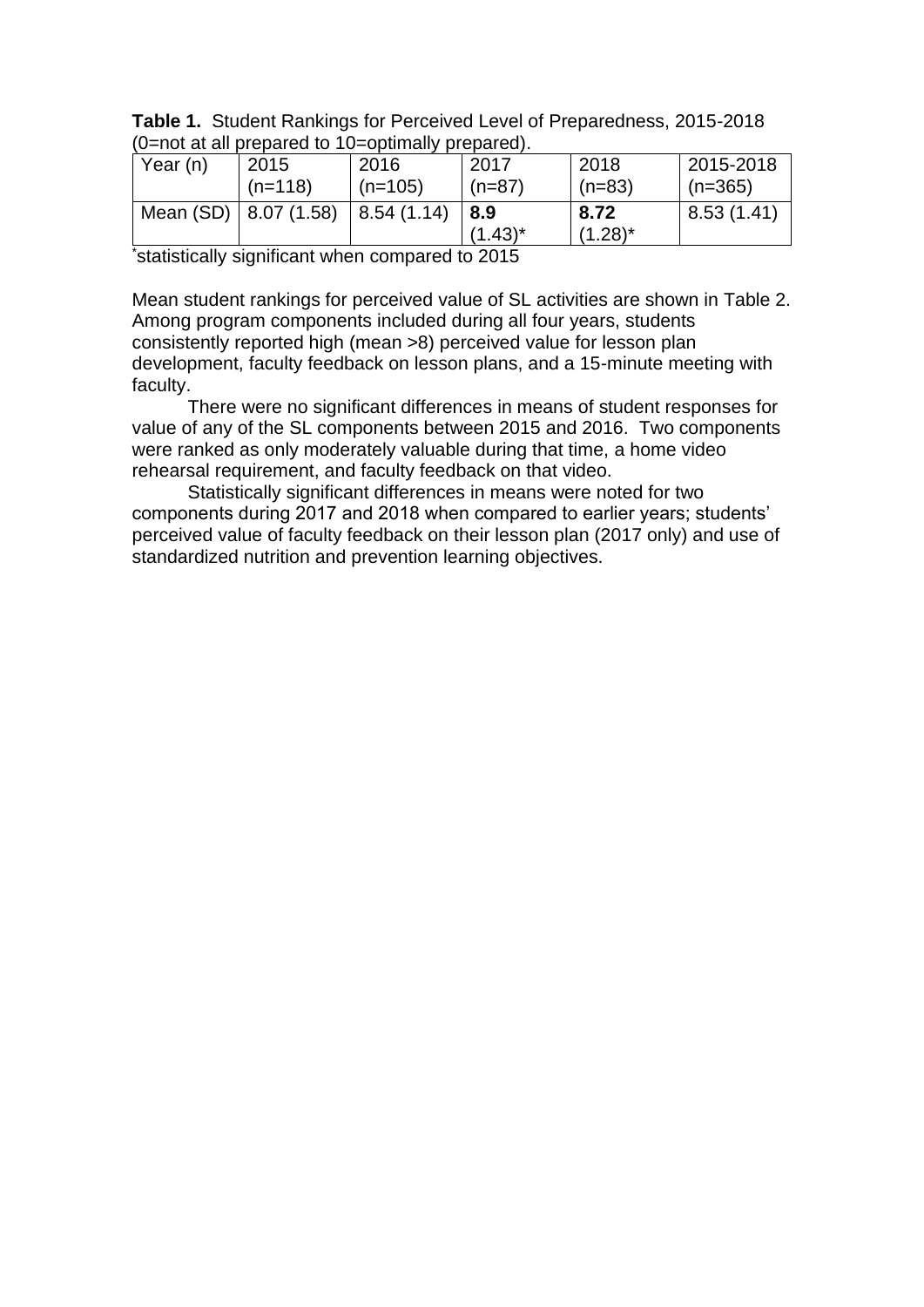**Table 2.** Mean Student Rankings for Perceived Value of SL Activities, 2015- 2018

|                                   | 2015              | 2016              | 2017              | 2018              |
|-----------------------------------|-------------------|-------------------|-------------------|-------------------|
| Lesson plan development           | 8.60              | 8.80              | 9.19              | 8.53              |
|                                   | $(n=118)$         | $(n=116)$         | $(n=117)$         | $(n=114)$         |
| Standardized nutrition &          |                   | 8.04              | $8.76***$         | $8.67***$         |
| prevention learning objectives    |                   | $(n=115)$         | $(n=118)$         | $(n=113)$         |
| Faculty feedback on lesson        | 8.22              | 8.42              | $9.03*$           | 8.76              |
| plan                              | $(n=106)$         | $(n=116)$         | $(n=117)$         | $(n=114)$         |
| At-home rehearsal & video         | 5.39<br>$(n=102)$ | 5.63<br>$(n=115)$ |                   |                   |
| Faculty feedback on home<br>video | 5.49<br>$(n=104)$ |                   |                   |                   |
| Group rehearsal & video           |                   |                   | 9.16<br>$(n=117)$ | 8.68<br>$(n=114)$ |
| 15-min. meeting with faculty      | 8.93              | 8.90              | 9.23              | 8.96              |
|                                   | $(n=111)$         | $(n=115)$         | $(n=117)$         | $(n=114)$         |
| E-mail communication with         | 7.92              | 8.07              | 8.65              | 8.55              |
| faculty                           | $(n=109)$         | $(n=114)$         | $(n=116)$         | $(n=114)$         |

(0=not valuable to 10=extremely valuable).

\*statistically significantly different compared to 2015

\*\*statistically significantly different compared to 2016

The means and standard deviations were calculated for students' level of agreement with each of three evaluation statements by year (Table 3). Means were consistently positive, ranging from 1.31- 1.64 (1= strongly agree) for all questions and years, however, there were no statistically significant means for agreement with the evaluation statements across years.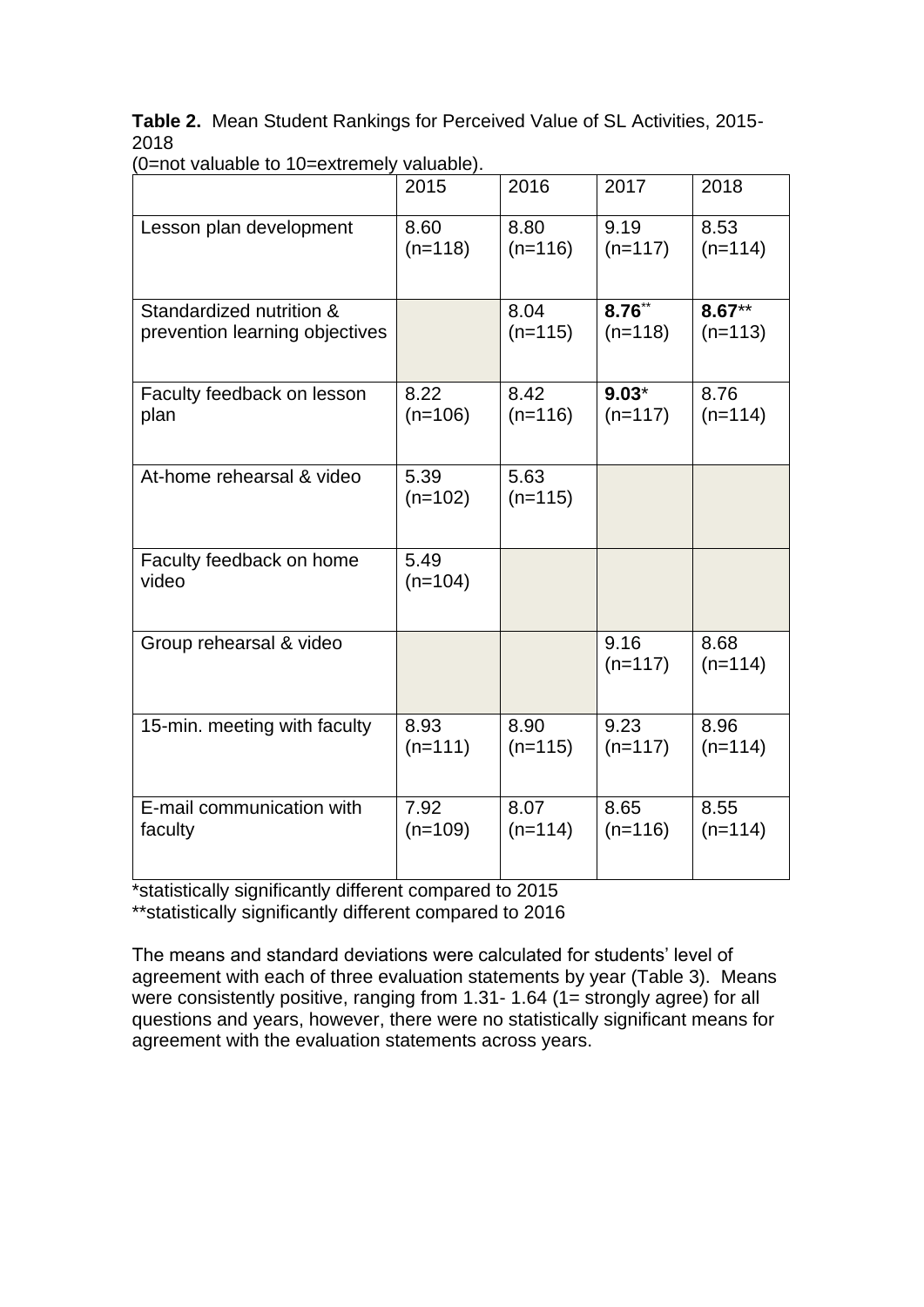|                                                         | 2015<br>$(n=121)$<br>Mean<br>'SD) | 2016<br>$(n=116)$<br>Mean<br>(SD) | 2017<br>$(n=117)$<br>Mean<br>'SD) | 2018<br>$(n=114)$<br>Mean<br>'SD) | $2015 -$<br>2018<br>Mean<br>'SD) |
|---------------------------------------------------------|-----------------------------------|-----------------------------------|-----------------------------------|-----------------------------------|----------------------------------|
| I enjoyed my<br>experience in the<br>classroom.         | 1.38<br>(0.64)                    | 1.39<br>(0.27)                    | 1.38<br>(0.68)                    | 1.35<br>(0.78)                    | 1.37<br>(0.67)                   |
| I am certain<br>students in my<br>classroom<br>learned. | 1.57<br>(0.64)                    | 1.61<br>(0.56)                    | 1.57<br>(0.81)                    | 1.57<br>(0.66)                    | 1.58<br>(0.67)                   |
| I have a solid<br>understanding of<br>what SL is.       | 1.38<br>(0.58)                    | 1.36<br>(0.52)                    | 1.35<br>(0.58)                    | 1.31<br>(0.59)                    | 1.35<br>(0.57)                   |

**Table 3**. Student Agreement with Evaluation Statements, 2015-2018 (1=strongly agree, 2=agree, 3=neither agree nor disagree, 4=disagree, 5=strongly disagree).

# *Qualitative Data*

Nearly three quarters of the students (335/468) responded to the question asking for suggestions for program improvement. The average interrater reliability score (Cohen's Kappa) for the creation of the response codebook was 0.81, which is on the border of substantial agreement (0.61-0.80) and almost perfect agreement (0.81-1.0) as defined by Landis & Koch (1977).

Analysis of survey responses resulted in the creation of 12 major codes, some of which were further subdivided for a total of 35 codes and sub-codes. These were ranked by relevance to program goals and potential for program improvements (Figure 1). Many students commented about the value of the SL program, while others provided comments about working with faculty and about their experiences with the preparation required for presenting their classroom lessons. These were categorized as the more relevant and useful comments because they highlighted areas of success and areas for potential improvement. Comments regarding workload, scheduling, and working with partners were ranked lower because they were less amenable to program changes. The least useful comments were those that were non-specific, either positive or negative, because they provided no means for making improvements. An example of this type of comment was "SL was a great event."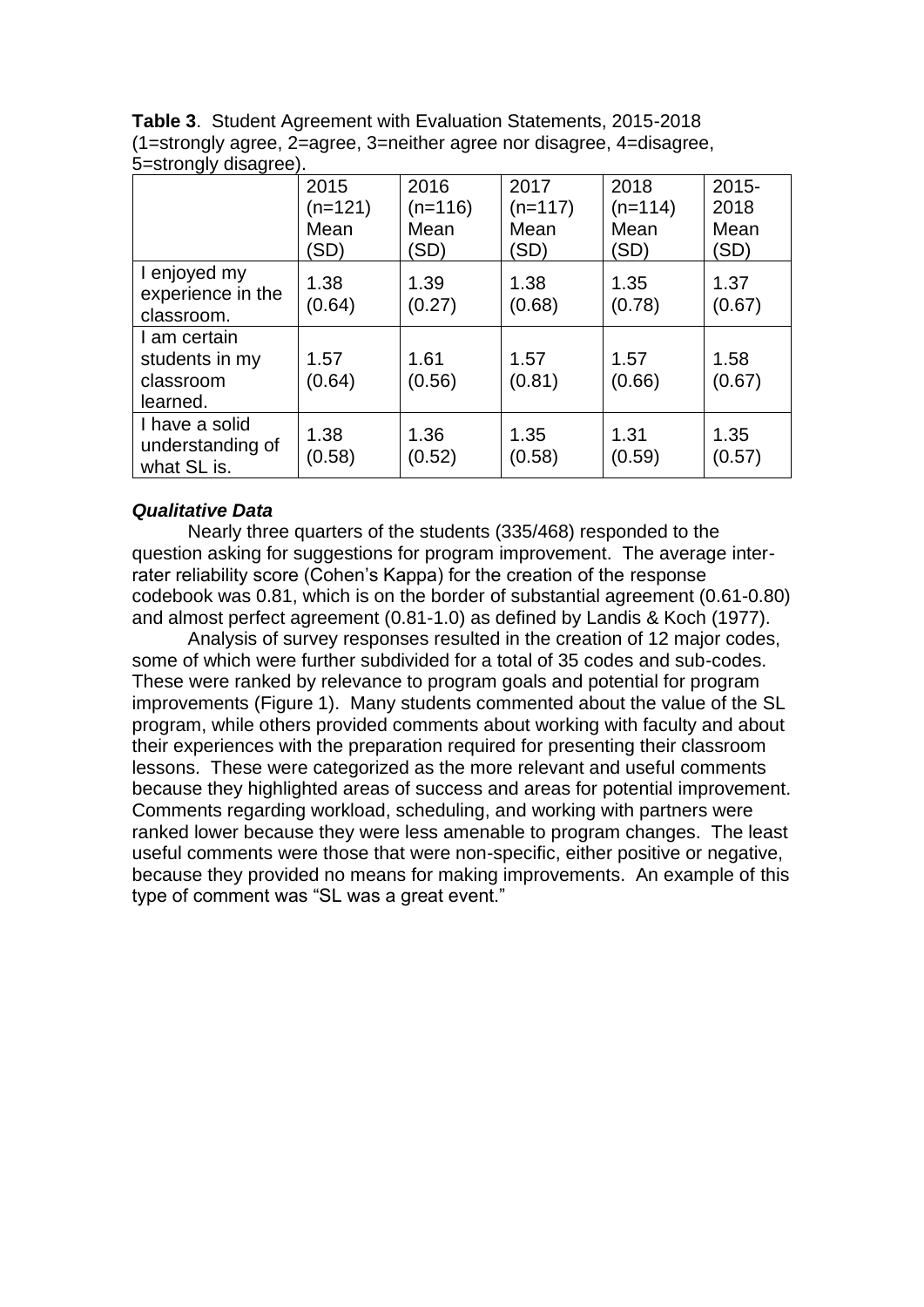| Suggestions for Program Improvement - Resulting Codes |  |  |
|-------------------------------------------------------|--|--|
| 1. Finds service-learning (SL) to be valuable         |  |  |
| 2. Requests for additional SL opportunities           |  |  |
| 3. Faculty related comments                           |  |  |
| a. Calibration between faculty                        |  |  |
| b. Communication with faculty                         |  |  |
| c. Grading                                            |  |  |
| d. Working with teaching assistants                   |  |  |
| 4. Preparation related comments                       |  |  |
| a. Lesson plan objectives & template                  |  |  |
| b. Script of lesson                                   |  |  |
| c. At-home rehearsal (video)                          |  |  |
| d. Faculty feedback lesson plan & teaching            |  |  |
| e. Requests for sample lesson plans                   |  |  |
| Request for additional practice/preparation<br>f.     |  |  |
| g. Elementary student behavior management             |  |  |
| h. Request videos of effective presentations          |  |  |
| Teaching aids & supplies                              |  |  |
| 5. Rehearsal related comments                         |  |  |
| a. Ability to watch and learn from peers              |  |  |
| b. Ability to re-watch your own rehearsal video       |  |  |
| c. General positive comments about rehearsal          |  |  |
| 6. Logistics related comments                         |  |  |
| a. Info about school/classrooms/teachers              |  |  |
| b. Transportation                                     |  |  |
| c. Day of unexpected issues                           |  |  |
| 7. Scheduling related comments                        |  |  |
| a. Close to exams                                     |  |  |
| b. Timing between SL components                       |  |  |
| c. Length of presentations                            |  |  |
| d. Timing within curriculum                           |  |  |
| Time of day of elementary school presentation<br>e.   |  |  |
| 8. Stress and workload related comments               |  |  |
| a. Last minute changes in age group assigned          |  |  |
| General stress/work burden of activity<br>b.          |  |  |
| Grading of SL assignment<br>C.                        |  |  |
| 9. Classroom presentation related comments            |  |  |
| Pre- and post- lesson questions<br>a.                 |  |  |
| Request to teach older kids<br>b.                     |  |  |
| General enjoyment, fun<br>C.                          |  |  |
| 10. Working with peers                                |  |  |
| 11. Non-specific positive comments                    |  |  |
| 12. Non-specific negative comments                    |  |  |

**Figure 1.** Codebook: Suggestions for program improvement.

Qualitative analysis revealed that, over time, there was a noticeable shift in student responses. Thorough analysis revealed the following three major themes: 1. A change over time from comments related to the logistical operation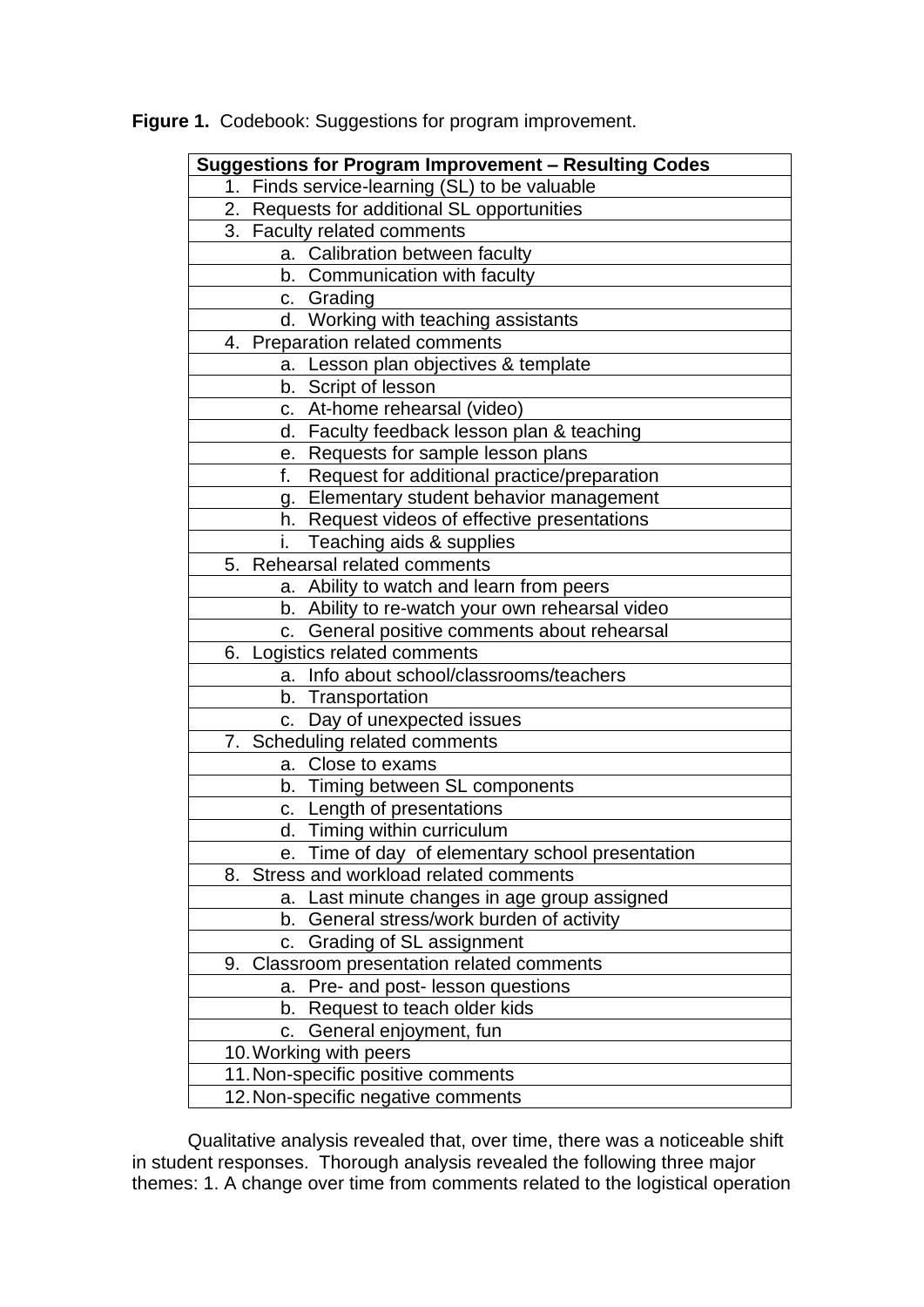of the program to more meaningful comments about program content, 2. Increased recognition of the usefulness of the rehearsal and video recordings, and 3. An increase in meaningful feedback aligned with program goals.

# **Discussion**

During the four years that the student survey has been implemented students have consistently indicated that they felt prepared to teach an oral health lesson when they entered elementary school classrooms. They also consistently agreed that they enjoyed the experience, had an understanding of what SL is, and were confident the children learned. However, the questions asking students to rank the value of specific components of SL and their suggestions for program improvement resulted in important programmatic changes (see Figure 2). For example, based on feedback in 2015, students were provided with a list of standardized learning objectives to choose from when creating their lesson plans. This addition allowed students to focus planning educational aids and in-class activities. The system for video recording of rehearsals was also changed as a result of student feedback. Initially students rehearsed on their own and submitted a video to faculty for comment. Student value rankings and comments revealed that they did not find this activity to be helpful. Following a change to small group rehearsals with immediate faculty and peer feedback, as well as a self-assessment, students indicated that the rehearsal was very valuable to their preparation. The major themes extracted from student comments following program changes demonstrate the success of those modifications.



**Figure 2.** Timeline of Service-learning Program Changes as a Result of Midcourse Evaluation.

# *Theme #1 - A change over time from comments related to the logistical operation of the program to more substantial comments about program content*

Since SL takes place it the community, it is, by definition, complex to organize and carry out (Bringle & Hacher, 1996; Muwana & Gaffney, 2011). During the 2015 and 2016 academic years, student comments were frequently focused on logistical operation of the SL program. For example, students commented on difficulties they encountered when traveling to and from elementary schools. Several stated that they felt disrupted by unexpected events during some of the school visits, such as a fire drill, or the class arriving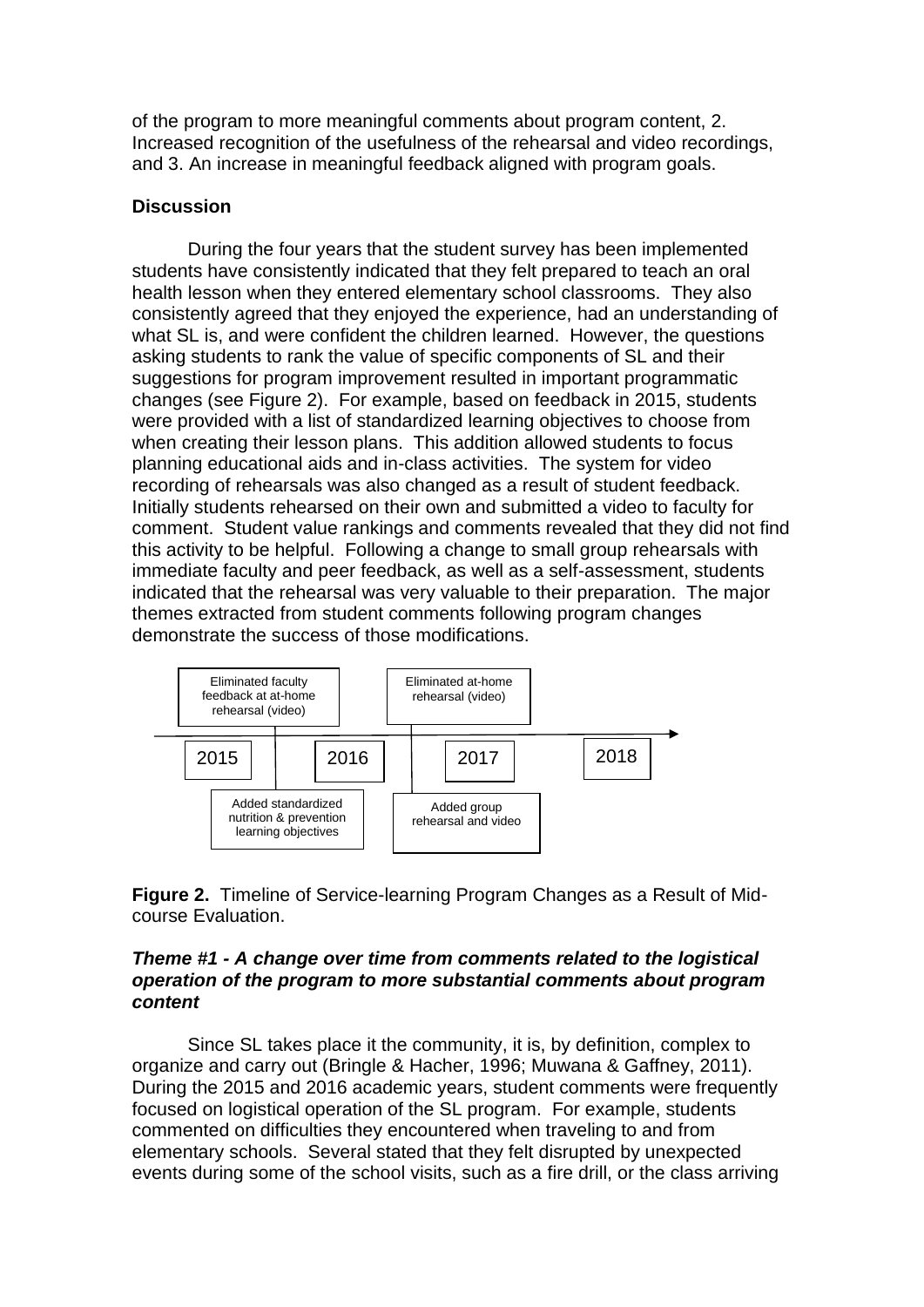late for their scheduled lesson. Students also noted that times and dates of SL were inconvenient to their class schedule. Some changes could be made in response to student concerns about these administrative details. For example, public schools located closer to the dental school and thus requiring less travel time were prioritized for SL. Many issues could not be modified because they involved the operation of public elementary schools. Faculty were able to reduce the negative impact of these concerns upon students' experience by coaching them and managing their expectations regarding the unexpected challenges they might encounter while at schools, and describing the role of each party in the SL collaboration (school administration, nurses, teachers, as well as school-based programs staff).

As a result, responses shifted during 2017 and 2018 away from logistics to more substantive issues, such as the desire for additional information about classroom set-up (Will children be seated at their desks or on a rug?, Will they have access to a white board?), and information about the children (Will they be bilingual?, Will any have special needs?). Students also indicated that they would like to design more complex lessons and practice additional classroom management techniques. Examples of the type of comments made more recently are; (I would like to) "be able to spend more time in the classroom, especially to answer questions (2017)," and (faculty should) "give (dental) students more training on how to deal with elementary school students (2018)"

Experiential learning faculty can utilize students' feedback to become aware of concerns regarding program logistics that may otherwise remain unknown. Sometimes changes can be made to reduce the distraction created by students' perceived logistical burden. When modifications are not possible, managing student expectations can reduce the negative impact of perceived problems. When logistical complaints are addressed, student feedback becomes more thoughtful and more relevant to program content.

# *Theme #2 -Increased recognition of the usefulness of rehearsal and video recordings*

The use of video recordings is common when preparing students for oral presentations (Hamilton, 2011). Students were initially required to practice presenting their lesson at home while recording a video that was submitted directly to faculty for comment. It was also suggested, but not required, that students watch and learn from their videos. In 2015 and 2016, numerous students requested that the video submission requirement be eliminated, while others noted that the "video was a little redundant and very different than the actual situation in the classroom." Student feedback also included suggestions for solutions, specifically opportunities to rehearse with peers, resulting in programmatic change. The at-home practice requirement was replaced with a small group rehearsal session that was also video recorded. The change required students to practice later in the lesson development process and in front of peers. Following rehearsal, students gave and received immediate oral and written feedback. They were then required to watch their recording and submit a self-evaluation.

Student comments following this change showed greater appreciation for their rehearsal efforts, their videos, and the feedback received. "The feedback and critique from faculty and other students was also very helpful seeing as we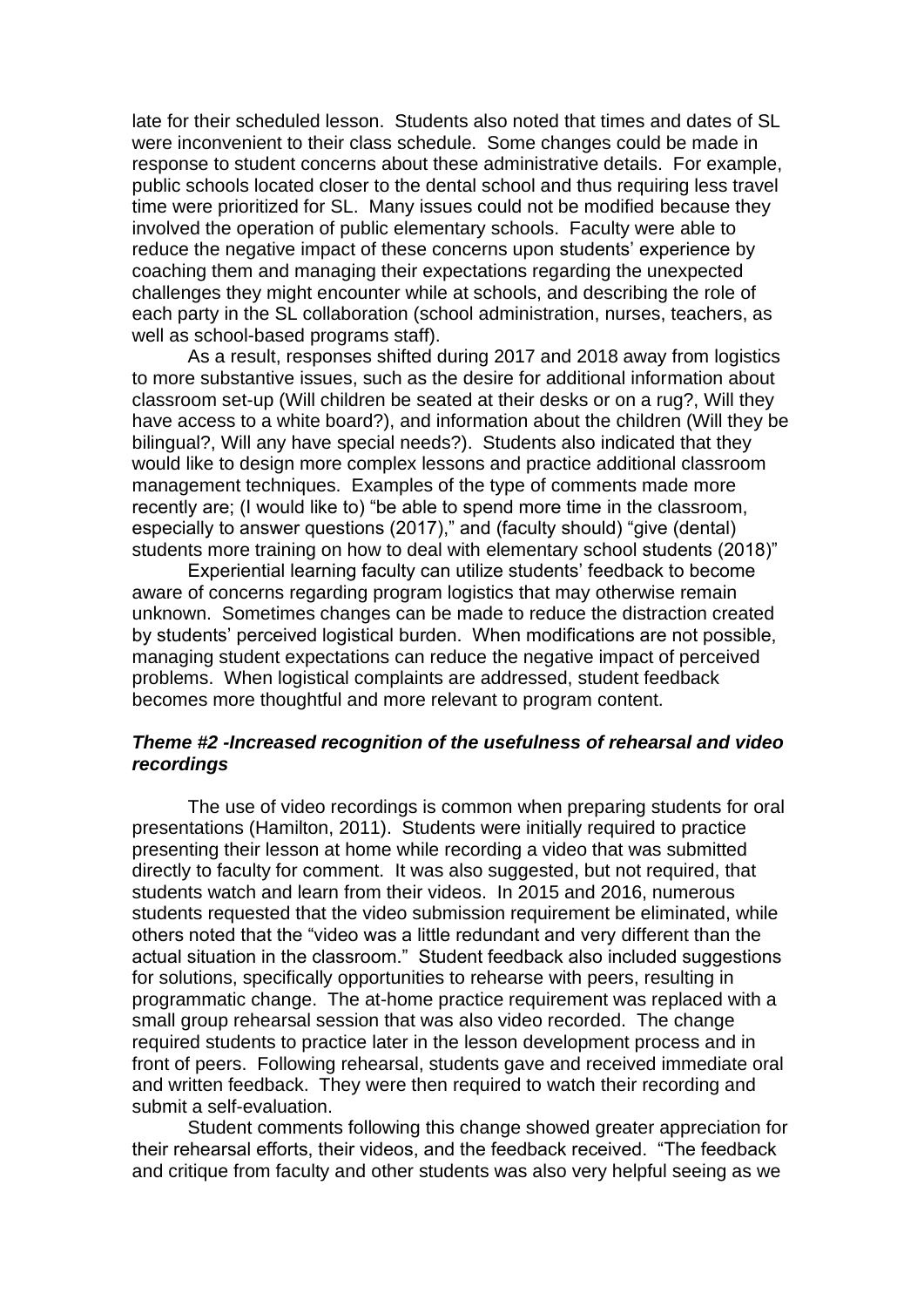have never done this before!" and, "It was nerve wrecking to watch myself speak on a recording, but I felt it was the best way for me to improve my lesson." A thematic representation of the changes seen in student feedback on this topic is represented in the flow chart (Figure 3) below.

The change in the nature of student comments in this case can be explained by literature supporting peer-to-peer feedback as an educational methodology. In some cases, student peer review has been shown to be more impactful than teacher-provided feedback, and can have the additional benefit of proving students with a greater sense of accountability (Topping, 2009). Ritchie (2016) reports that when self-assessment is added to peer and faculty feedback, the result is an even greater improvement in presentation skills. The opportunity to give and receive peer feedback has also been shown to enhance the quality of students' reflections (Wilkins, Shin & Ainsworth, 2009), which in turn enhances students' ability to construct meaning and value from their SL experiences (Sturgill & Motley, 2014). Therefore, SL faculty can enhance student engagement and performance outcomes by incorporating, wherever possible, multiple levels of feedback into students' SL preparations.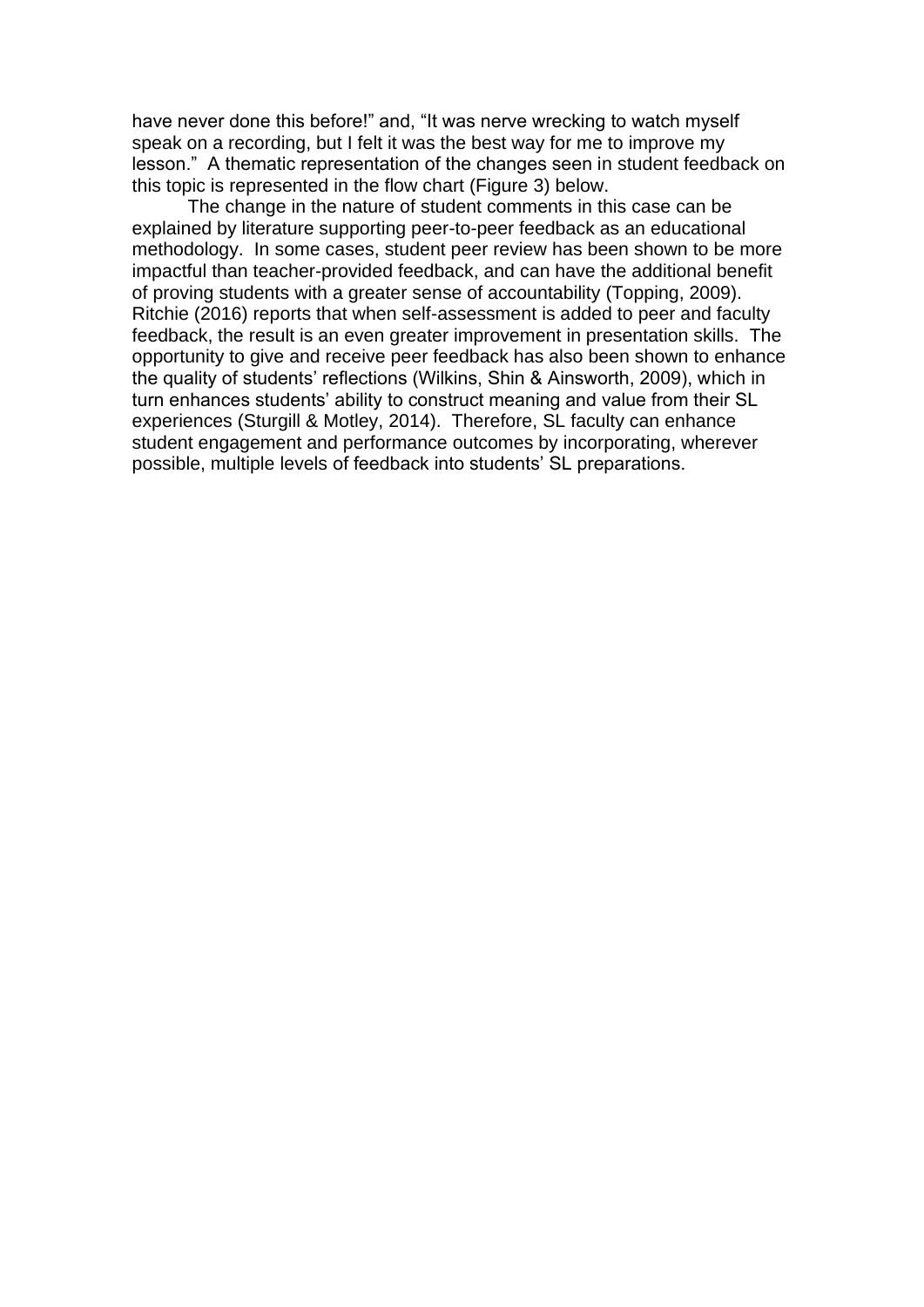"This experience is a great experience for everyone to have but I do not think the video is necessary to do." 2015 "If we have a mock presentation in front of the experts (instructors) then I feel like we would be better prepared and get constructive feedback." 2015 "I feel that video part of service-learning was unnecessary especially in such early time during planning." 2016 "**The lesson video was a little redundant and was very different from what the actual situation was in the classroom**." 2016 "I thought the peer and faculty feedback after the rehearsal was essential in finalizing our lesson plans." 2017 "The rehearsal and lesson plan definitely helped us in being prepared for the day of our presentation." 2017 "I really enjoyed the rehearsal. Watching my classmates present gave my new ideas on how I can improve my school presentation." 2018 "Initially, the planning and rehearsing seemed almost repetitive or unnecessary but looking back it was 100% worthwhile in preparing us for our presentation day. **The feedback and critique from faculty and other students was also very helpful seeing as we have never done this before!** " 2018 **Change** from athome practice video to group rehearsal and video

**Figure 3**. Change in Student Comments are the Result of a Programmatic Change (at-home practice and video to group rehearsal & video)

Student feedback that solicits ideas for improvement can be extremely valuable, especially when an activity or assignment is not having the desired impact on learning. Students can provide informed and creative suggestions for improvement based upon their experiences. By being open to student input, by viewing students as collaborators, and therefore modifying student behavior and thinking, faculty can improve the experiential program structure (Fluckiger, Vigil, Pasco,& Danielson, 2010), ensuring student satisfaction and improved learning (Celio, 2011).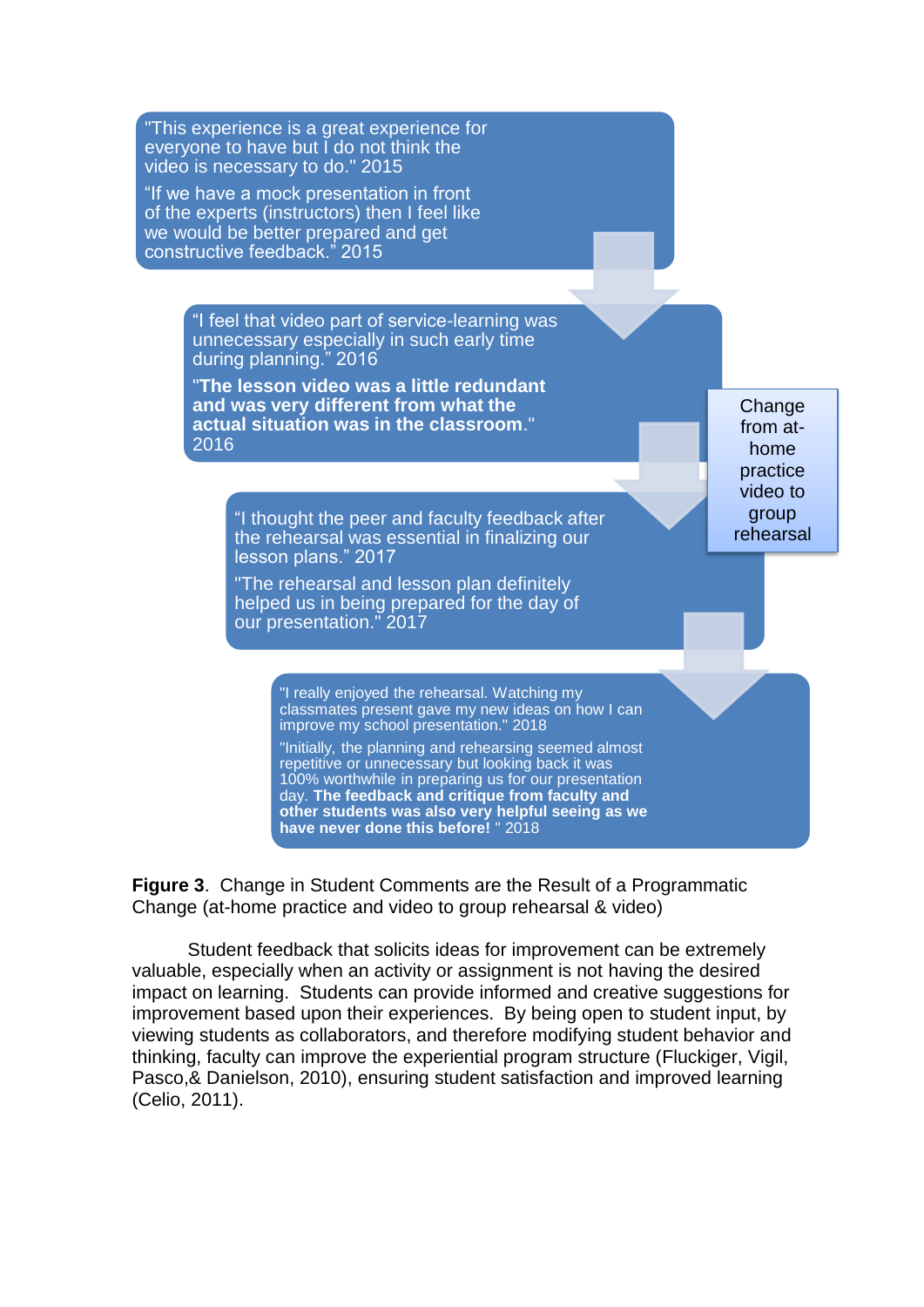### *Theme #3 -Increase in meaningful feedback aligned with program goals*

Positive comments were provided by students throughout all four years of program evaluation. However, during the later years, positive student comments were more insightful and revealed an understanding of the SL goals of enhanced learning, civic responsibility, and community service. For example, comments shifted from superficial "Continue the program" and "It was great" in 2015 and 2016 to more meaningful "It … allowed you to explore how to communicate with different populations…" and "… it's a two way street of teaching and learning, we learned a lot as we taught" in the later years. Other examples of goal-oriented comments specific included "I think that oral health promotion is such an important part of dentistry" and "… we are more than just professionals you see in a clinical setting. It is really important for us to work on our interpersonal skills and to immerse ourselves in the diverse culture of the community that surrounds us."

This situation is similar to that found with the first theme, where somewhat trivial comments were exchanged for more pointed suggestions for improvement. SL faculty should recognize that changes that lead to greater enjoyment and engagement for students can, more importantly, also result in greater understanding and appreciation for SL program goals. When distractions and complaints are reduced through thoughtful and responsive modifications, real value emerges.

### **Conclusion**

Before implementing a timely student evaluation of SL that focused on identifying areas for program improvement, course evaluation results, while positive, were limited to the fact that students felt confident planning and delivering classroom education. By actively encouraging student feedback immediately following the SL experience, course faculty were able to identify and continue effective SL components and ascertain those areas that could be improved. The changes made in response to students' feedback led to enhancements in their experience, greater recognition of the purpose of SL, and increased attainment of SL goals. The analysis of both quantitative and qualitative student mid-term survey results revealed that even a successful and popular program can be improved when students provide specific feedback. SL faculty can use this model of student input to ensure that students feel like the experience is collaborative, are not distracted by minor administrative logistics, and internalize SLs' important aims.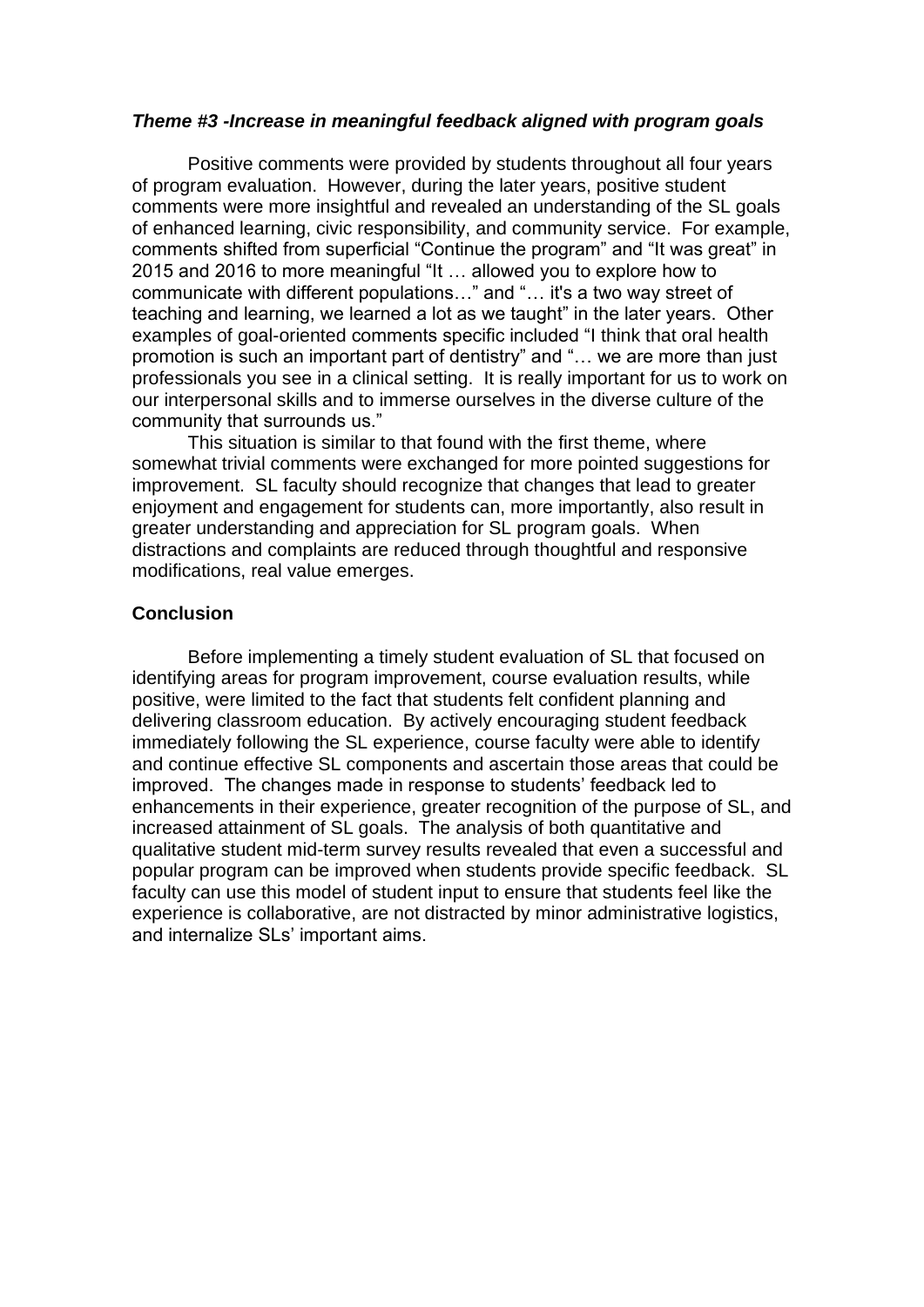# **References**

Aston-Brown, R., Branson, B., Gadbury-Amyot, C., & Bray, K. 2009. "Utilizing public health clinics for service-learning rotations in dental hygiene: A four-year retrospective study." *Journal of Dental Education, 73*(3), 358-374. <https://doi.org/10.1002/j.0022-0337.2009.73.3.tb04708.x>

Bringle, R., & Hatcher, J. 1996. "Implementing service-learning in higher education." *The Journal of Higher Education, 67*(2), 221-239. <http://dx.doi.org/10.2307/2943981>

Bryant-Moore, K., Bachelder, A., Rainey, L., Hayman, K., Bessette, A., & Williams, C. 2018. "Use of service-learning to increase master's-level nursing students' understanding of social determinants of health and health disparities.' *Journal of Transcultural Nursing, 29*(5), 473-479. <http://dx.doi.org/10.1177/1043659617753043>

Burton, W., Civitano, B., & Steiner-Grossman, A. 2012. "Online versus paper evaluations: Differences in both quantitative and qualitative data." *Journal of Computing in Higher Education,* 24(1), 58-69. [http://dx.doi.org/10.1007/s12528-](http://dx.doi.org/10.1007/s12528-012-9053-3) [012-9053-3](http://dx.doi.org/10.1007/s12528-012-9053-3)

Celio, C. I., Durlak, J., Dymnicki, A. 2011. "A meta-analysis of the impact of service-learning on students." *Journal of Experiential Education*, 34, 164-181. <https://doi.org/10.1177/105382591103400205>

Centra, J. A. 1993. Reflective faculty evaluation: enhancing teaching and determining faculty effectiveness San Francisco, CA: Jossey-Bass.

Combs, K. L., Gibson, S. K., Hays, J. M., Wendt, J. T. 2008. "Enhancing curriculum and delivery: linking assessment to learning objectives." *Assessment & Evaluation in Higher Education*, 33(1), 87-102. <https://doi.org/10.1080/02602930601122985>

Fluckiger, J., Vigil, Y., Pasco, R., & Danielson, K. 2010. "Formative feedback: Involving students as partners in assessment to enhance learning." *College Teaching, 58*(4), 136-140.<http://dx.doi.org/10.1080/87567555.2010.484031>

Hamilton, E. 2012. "Video as a metaphorical eye: Images of positionality, pedagogy, and practice." *College Teaching, 60*(1), 10-1. <http://dx.doi.org/10.1080/87567555.2011.604803>

Henshaw, M. 2006. Service-learning, oral health disparities and the shift in dental education in J. Welie, *Justice in Oral Health Care Ethical and Educational Perspectives* (pp. 261-283). Milwaukee, WI: Marquette University Press.

Hood, J. 2009. "Service-learning in dental education: Meeting needs and challenges." *Journal Of Dental Education, 73*(4), 454-463. Retrieved from <https://doi.org/10.1002/j.0022-0337.2009.73.4.tb04716.x>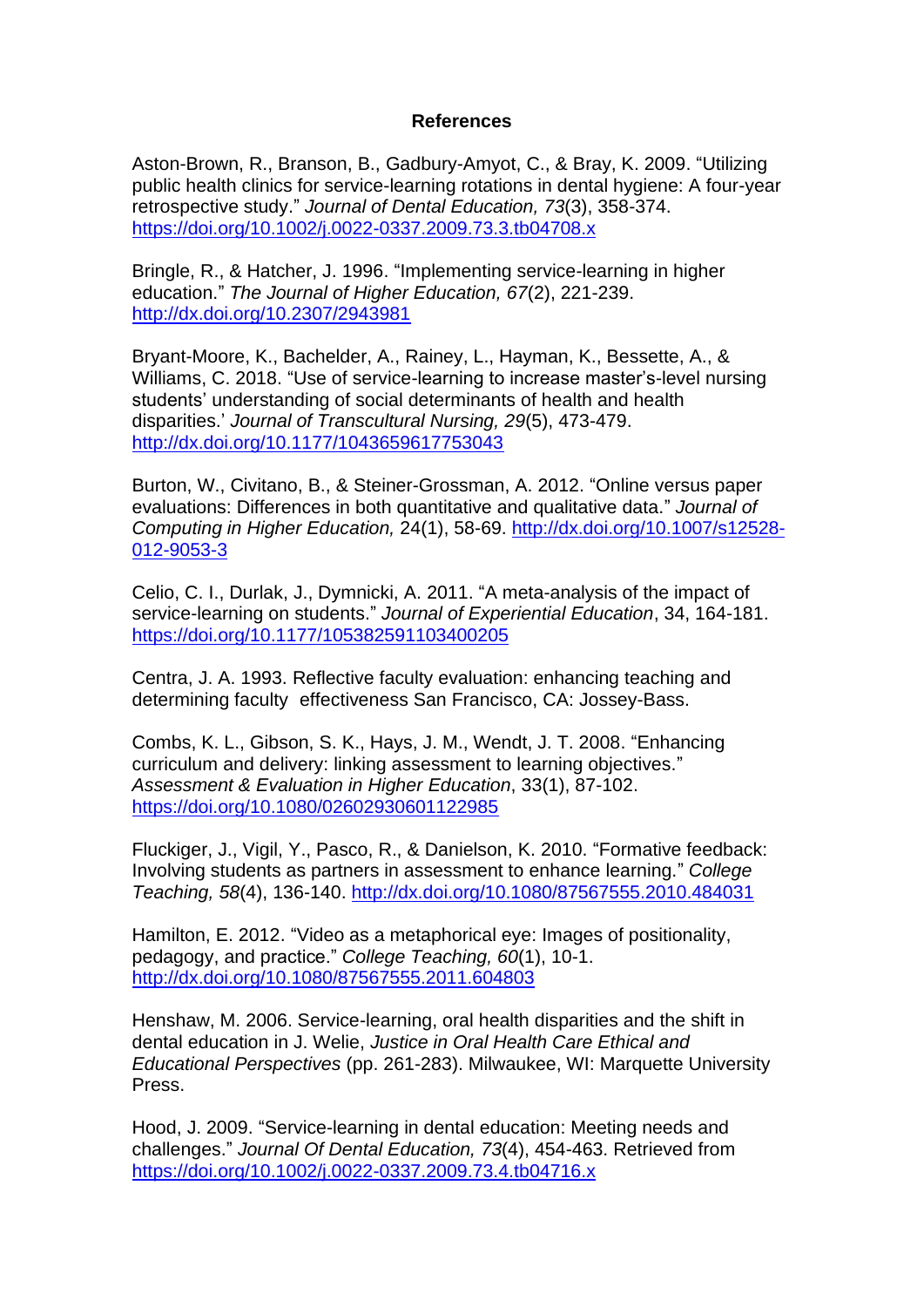Huff, K., Bernier, J., & Schollaardt, C. n.d.. Blackboard learning management system. Retrieved from<http://www.blackboard.com/>

Jaquett, C., VanMaaren, M., & Williams, V. 2017. "Course factors that motivate students to submit end-of-course evaluations." *Innovative Higher Education, 42*(1), 19-31.<http://dx.doi.org/10.1007/s10755-016-9368-5>

Keutzer, C. 1993. "Midterm evaluation of teaching provides helpful feedback to instructors." *Teaching of Psychology, 20*(4), 238-240. [http://dx.doi.org/10.1207/s15328023top2004\\_12](http://dx.doi.org/10.1207/s15328023top2004_12)

Landis, J., & Koch, G. 1977. "The measurement of observer agreement for categorical data." *Biometrics, 33*(1), 159-74.<http://dx.doi.org/10.2307/2529310>

Muwana, F., & Gaffney, J. 2011. "Service-learning experiences of college freshmen, community partners, and consumers with disabilities." *Teacher Education and Special Education, 34*(1), 21-36. <http://dx.doi.org/10.1177/08884064103713544>

Ritchie, S. 2016. "Self-assessment of video-recorded presentations: Does it improve skills?" *Active Learning in Higher Education, 17*(3), 207-221. <http://dx.doi.org/10.1177/1469787416654807>

Sturgill, A., & Motley, P. 2014. "Methods of reflection about service-learning: Guided vs. free, dialogic vs. expressive, and public vs. private." *Teaching and Learning Inquiry: The ISSOTL Journal, 2*(1), 81-93. <https://doi.org/10.2979/teachlearninqu.2.1.81>

Svanum, S., & Aigner, C. 2011. "The influences of course effort, mastery and performance goals, grade expectancies, and earned course grades on student ratings of course satisfaction." *British Journal of Educational Psychology, 81*(4), 667-679.<http://dx.doi.org/10.1111/j.2044-8279.2010.02011.x>

Topping, K. 2009." Peer assessment." *Theory into Practice, 48*(1), 20-27. <http://dx.doi.org/10.1080/00405840802577569>

Wilkins, E., Shin, E., & Ainsworth, J. 2009. "The effects of peer feedback practices with elementary education teacher candidates." *Teacher Education Quarterly, 36*(2), 79-93. Retrieved from [https://pdfs.semanticscholar.org/1df9/7b4f5d85a3d7dad05cafc938a76a345742](https://pdfs.semanticscholar.org/1df9/7b4f5d85a3d7dad05cafc938a76a34574214.pdf) [14.pdf](https://pdfs.semanticscholar.org/1df9/7b4f5d85a3d7dad05cafc938a76a34574214.pdf)

Yoder, K. 2006. "A framework for service-learning in dental education." *Journal of Dental Education, 70*(2), 115-23. Retrieved from <https://doi.org/10.1002/j.0022-0337.2006.70.2.tb04067.x>